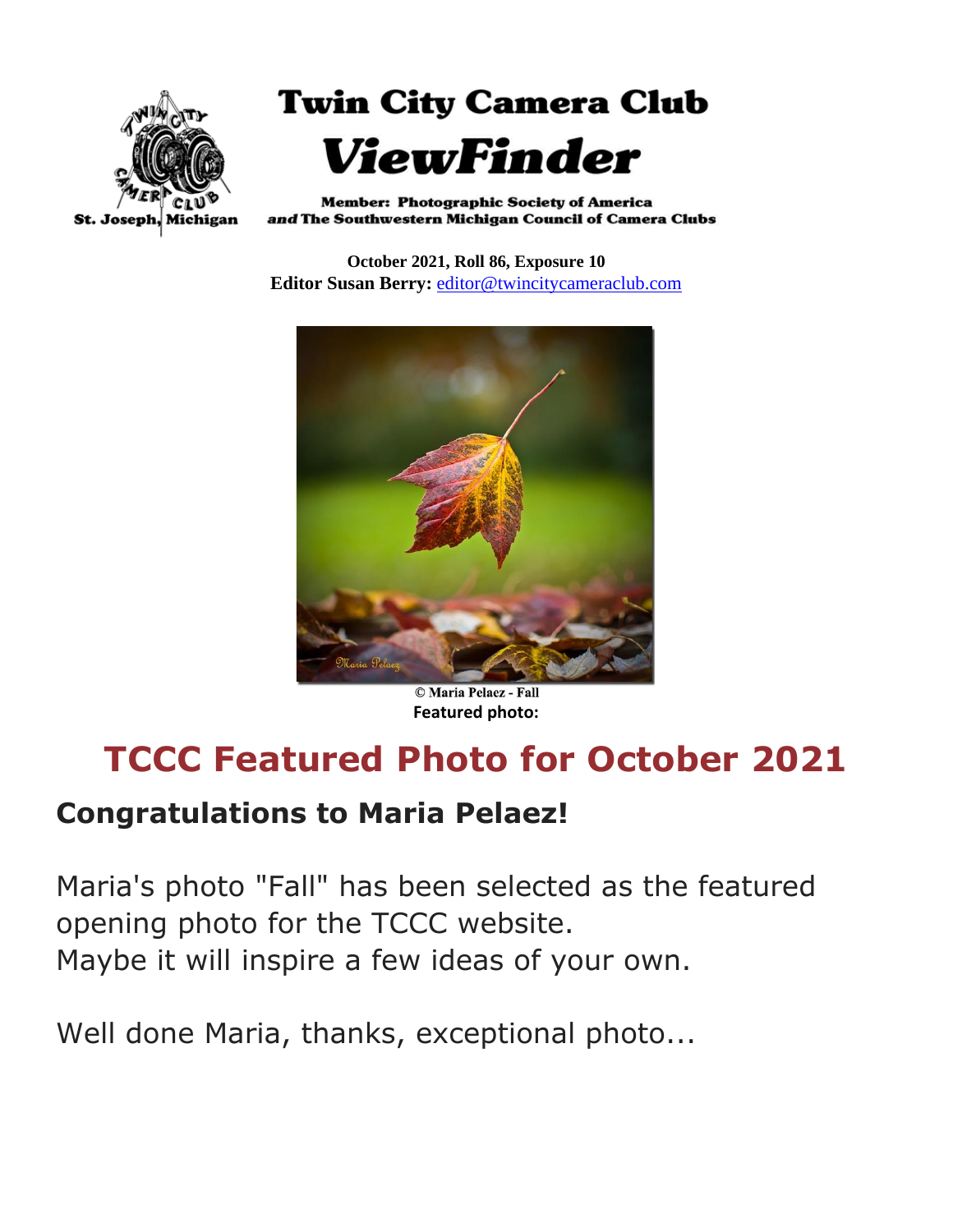#### Photos of the Month



C 2021 Sandy Hafer - Yuck!

Black and White

Sandy Hafer - Yuck!

This photo was taken in Little Italy when Dennis and I were on a bus trip to New York City. We were walking down a street that offered a lot of Italian restaurants. This particular one had an outdoor seating area. I was taking "tourist pictures" of the sights and street scenes. I was looking for an image that could be used for the TCCC September category- "Street Photography". The original image had a wider view of the café with tables etc. When I took a closer look at the photo, I noticed the expression of the little girl at one of the tables. I cropped in quite a bit and felt it was more interesting in black and white,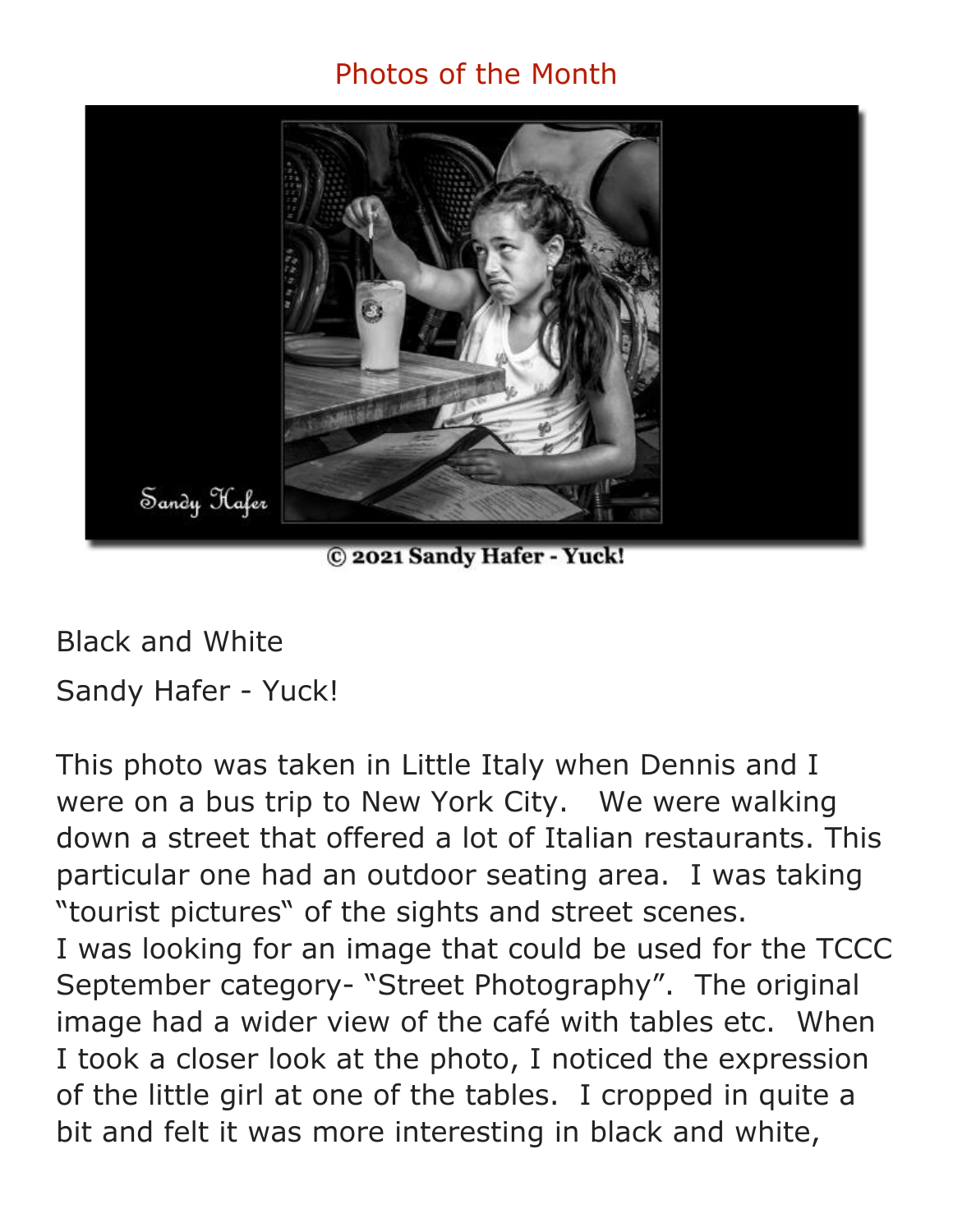which focused on the story it was telling. I used my Sony 6300, the lens was set at 24mm. Exposure: F5.6 - 1/125 sec. – ISO 400. Processing: Camera Raw, Photoshop, Topaz Denoise, Topaz Sharpen AI, Silver Efex Pro, Radial Gradient.

### Color Photo of the Month



© 2021 Jim Lynch - Owl

Color Jim Lynch - Owl

With this Owl, it is mostly about the eyes. The Lowell nature center has a bird shoot every year so this is one of the bird images that I shot. As I said before, the eyes are the attraction here.

It was shot using a tripod and using a Canon 7D with a 500mm lens.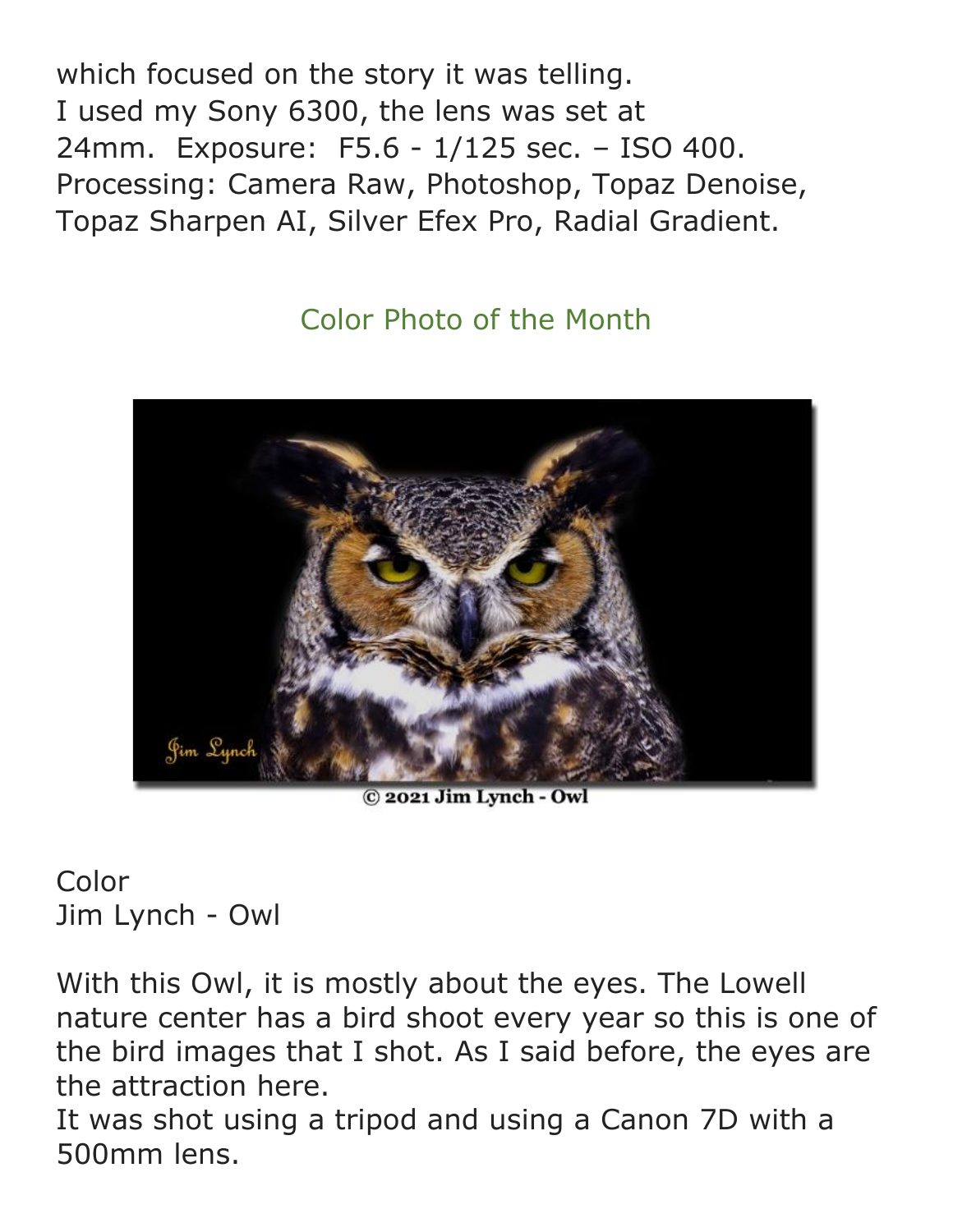The Twin City Camera Club has reopened for in-house, inperson meetings.

 The TCCC Board announced that starting in September we will be resuming our normal schedule for meetings in our building at 521 Elm Street. The 2nd Monday for Competition, and the 4th Monday for a program.

 Please note that the meeting times have been changed and we will now start at 7:00 PM. Visitors and prospective members are invited to attend the meetings.

 We ask that you continue to practice reasonable social distancing inside our building.

We will not require masks, but you are more than welcome to wear one if it makes you feel more comfortable.

 Know anyone interested in photography? Please tell them we are a group that numbers over 60 men and women photographers, representing all levels of photography from beginner to advanced amateur and professional, who come together to inspire one another, to share and improve their photography skills, and to enjoy each other's pictures and company.

 Join us from September thru June for our 2021 - 2022 Competition season. We meet on the 2nd & 4th Mondays of each month at 7:00 PM.

November 2021 select subject is-Thinking in three's.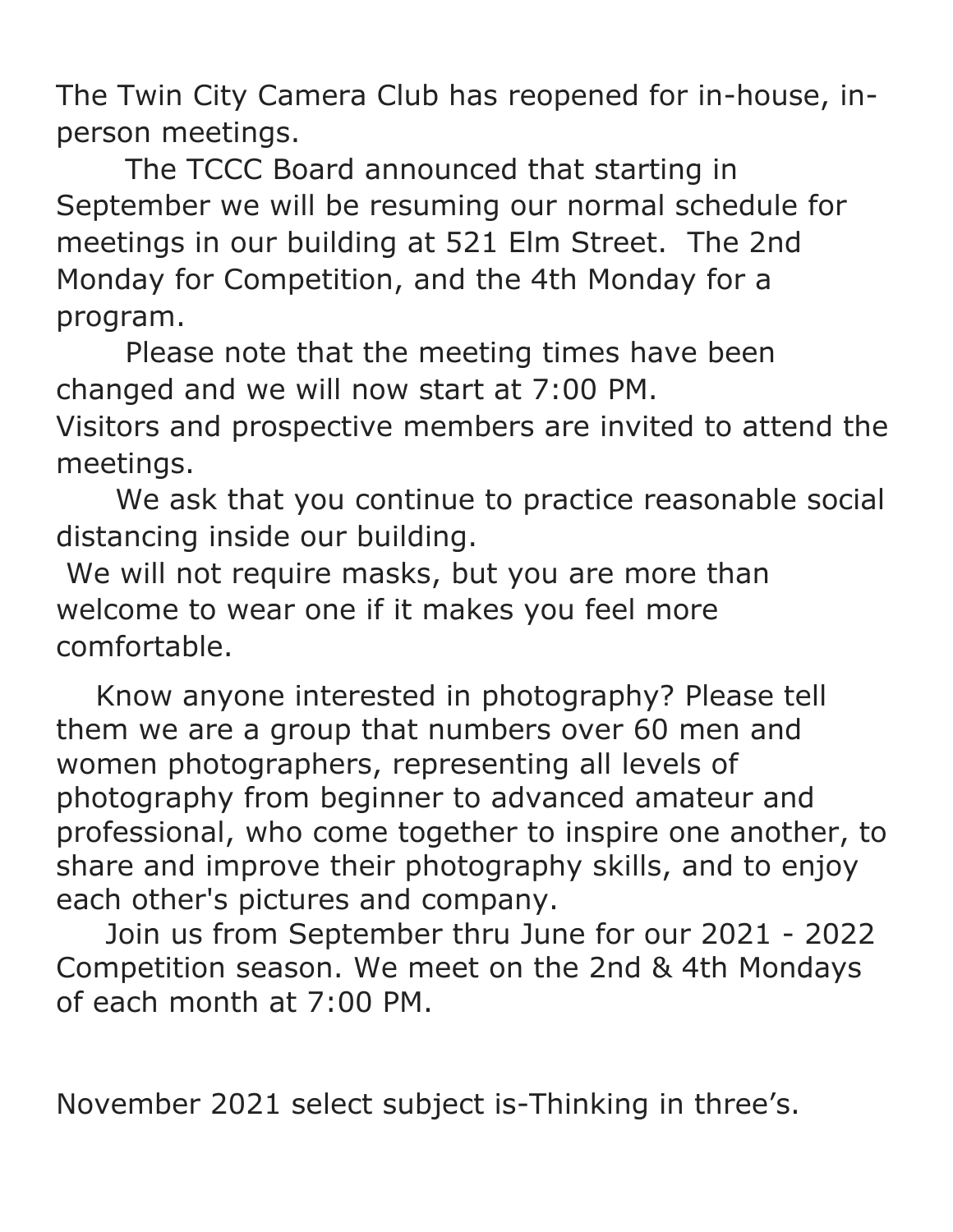Photo Contest-State Representative Beth Griffin is holding a photo contest. She is inviting residents from the 66<sup>th</sup> district to capturing the essence of fall in southwest Michigan. Two winners and contest ends October 31, 2021. For more information and credit goes to 94.9WSJM FROM 9/23/2021 POST.

A big thank you goes out to our judges for the October competition night:

Elaine Harju, Photographer, Box Factory Artist, former TCCC Member

David Knight, Photographer/Owner, David Knight Photography, [https://www.dkfoto.com](https://www.dkfoto.com/)

Lee Browndorf, Photographer, retired owner of Lee Browndorf Photography

Many thanks to them all. We appreciate them taking the time to judge for us.

We appreciate the time and effort the judges give as they evaluate our monthly submissions.

The Death of a Friend: We were saddened to learn that a friend and fellow photographer James A. Meister, 85, of St. Joseph, passed away Saturday, Oct. 9, 2021. Jim was a very good friend and former member of TCCC, always taking time away from his busy schedule to come and judge for our competitions, the last one was our Annual Competition in June of 2019. Always happy with a wonderful smile, Jim was one of the good guys and will be missed by us all. We extend our heartfelt sympathy to his wife Caryl, family, and friends.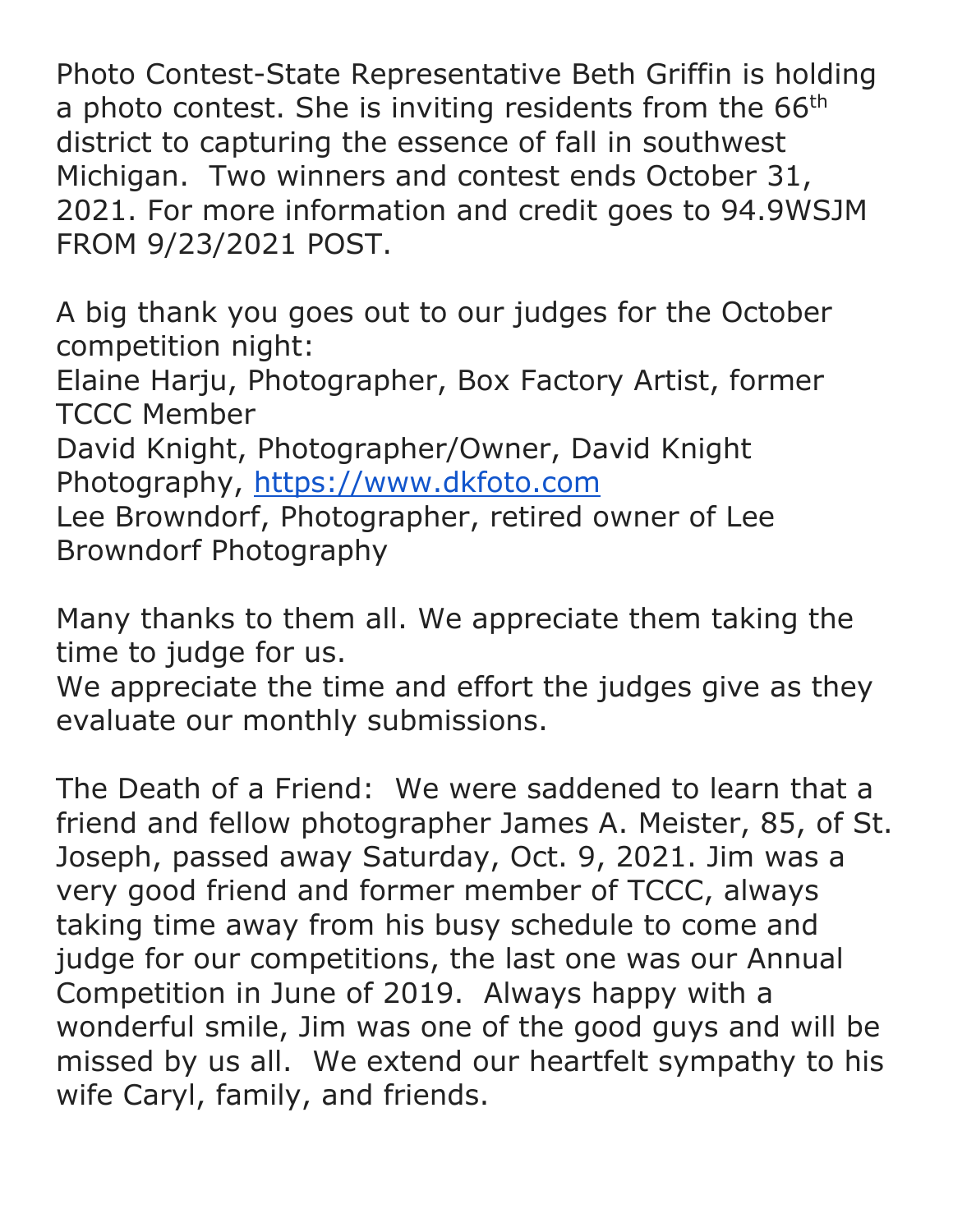Digital results: The October digital results are posted in the Member's Only section.

October Stats: October statistics are posted on the TCCC website.

October honors: Thank you goes to all the competitors for their efforts in preparing and submitting their entries for the October competition. Congratulations go to club members whose entries were selected by judges as October competition Honors. Twenty-one members submitted 129 entries – 116 in Select and 13 in Open – resulting in 87 Acceptances, 34 Honors, and 8 Reject.

October 2021 Honors Class A B&W Chuck Kehoe - View From My Window Jim Long - My Dad Might Catch Up John Kubicek - Wood Grain Ken Zimmerman - Bollard Ken Zimmerman - Calumet through the bridge Ken Zimmerman - Knob

Class A Color Jim Long - Silver Beach Fun John Kubicek - China Berries John Kubicek - Four Nuts John Witt - Ohio Landmark Marguerite Eichelberger - Pink Pumpkin Filigree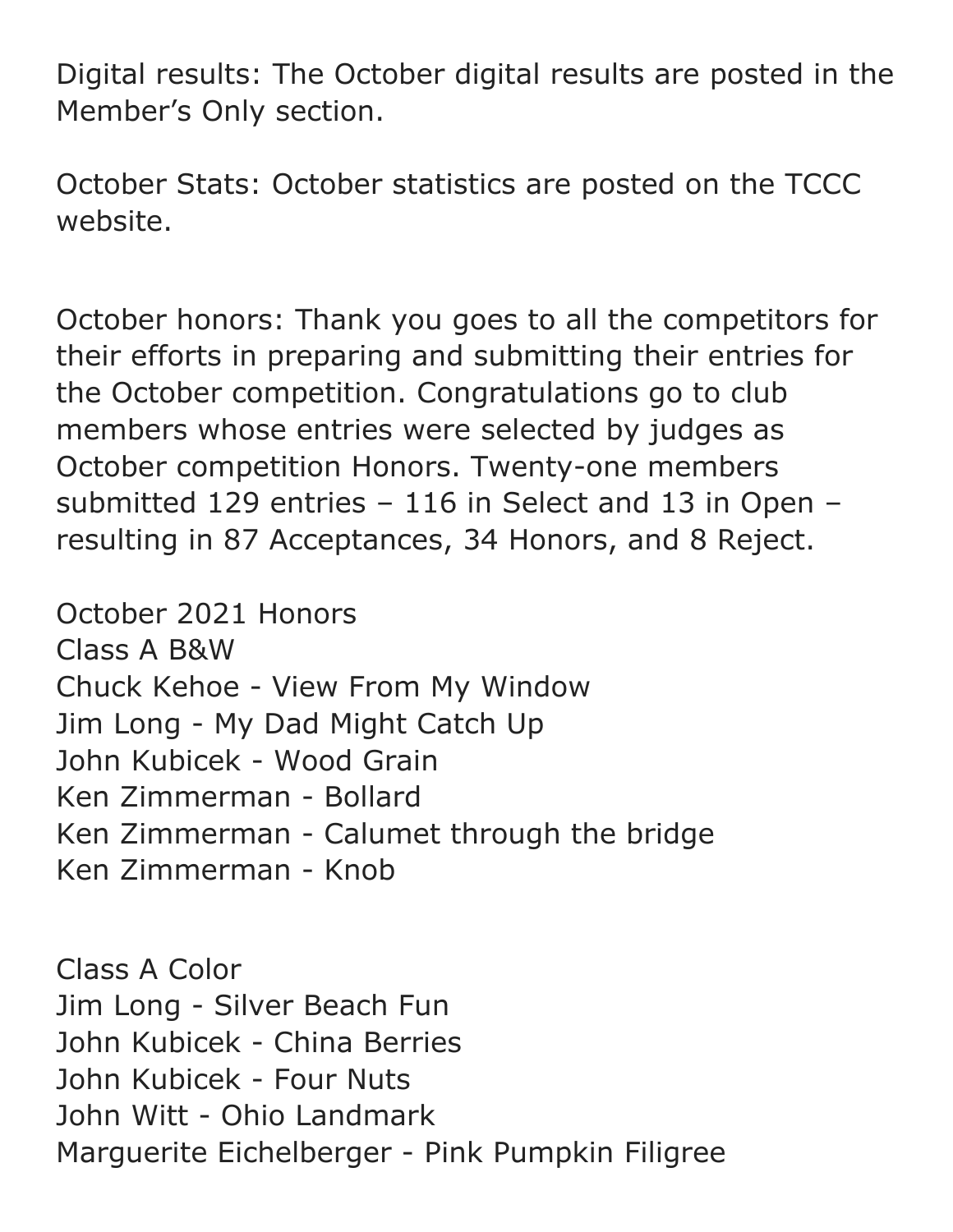Class AA B&W Bill Schalk - Rusted Radiator Dennis Hafer - Just Hanging Around Dennis Hafer - Twisty Keith Sawyer - Frozen Waves Keith Sawyer - Twisted Leroy Patterson - Death Valley Leroy Patterson - Slot Canyon Ron DeKett - Cherokee potter Ron DeKett - Leaf and needles Ron DeKett - Waves Sandy Hafer - Rubber Ted Post - New York Montour Falls 5718 Tom McCall - Release Point

Class AA Color Barry Nelson - White Lily Dennis Hafer - Green Juanita Attard - Treefrog Keith Sawyer - Trout Lake Sunrise Keith Sawyer - Watching You Leroy Patterson - Blue Jay Ron DeKett - Leaves Ron DeKett - Thistle Sandy Hafer - Enter If You Dare Ted Post - Painted Mines 4139

Board elections: Nominations are being accepted for TCCC officers. The election will be during the Oct. 28 meeting.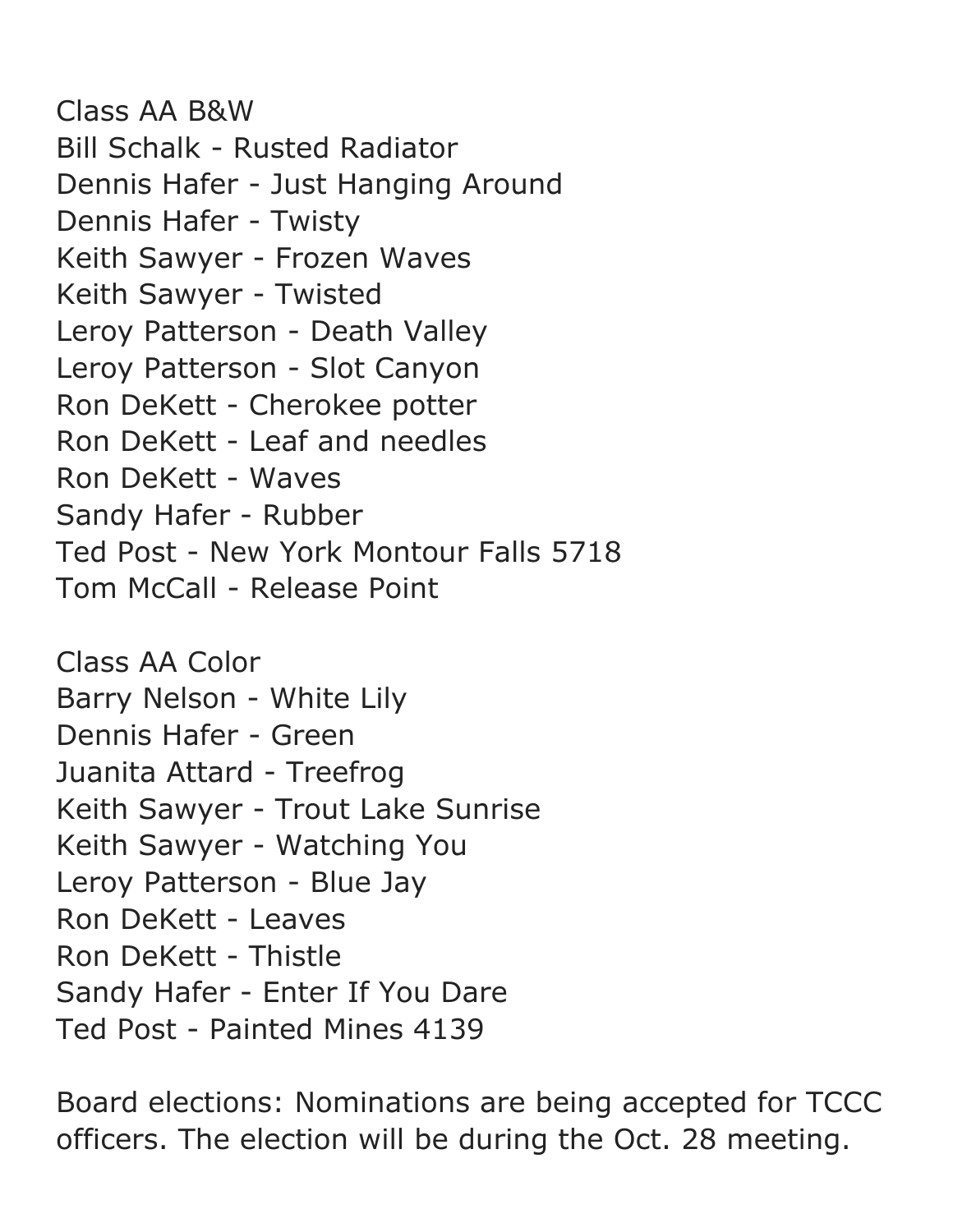(contact President Steve Campbell for the slate of candidates)

September Photo of the Month

Photo of the Month: Selections are open for the October Photo of the Month. The October Honors are on the Monthly Honors page on the TCCC website. Select one black & white photo and one color photo. Send your picks to [POM@twincitycameraclub.com.](mailto:POM@twincitycameraclub.com) The deadline is midnight, Sunday, Oct. 31.

*Taking pictures is like tiptoeing into the kitchen late at night and stealing Oreo cookies."*

**– Diane Arbus**

**Keep those shutters clicking…**

#### **We exist to encourage and develop an interest in photography.**

**We Care**! The purpose of the Twin City Camera Club website is:

- To encourage and develop an interest in photography.
- To inform, provide contact information, and entertain.